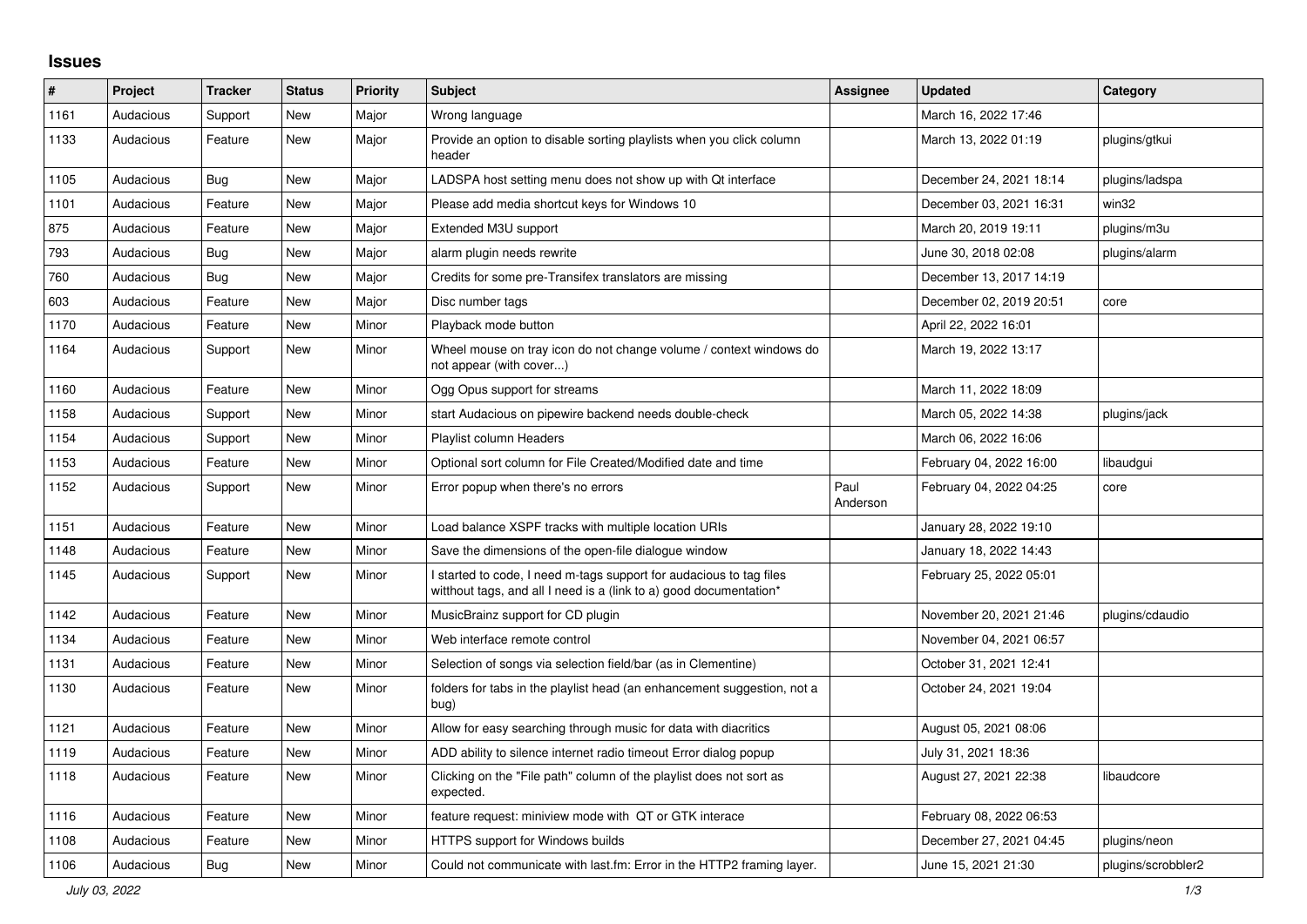| $\#$ | Project   | <b>Tracker</b> | <b>Status</b> | <b>Priority</b> | <b>Subject</b>                                                                                      | <b>Assignee</b> | <b>Updated</b>          | Category                 |
|------|-----------|----------------|---------------|-----------------|-----------------------------------------------------------------------------------------------------|-----------------|-------------------------|--------------------------|
| 1099 | Audacious | Feature        | New           | Minor           | Per-track ReplayGain shouldn't be enabled by default                                                |                 | May 09, 2021 13:41      |                          |
| 1098 | Audacious | Feature        | <b>New</b>    | Minor           | Hide empty Services playlist sub-menu                                                               |                 | May 10, 2021 09:25      | libaudgui                |
| 1097 | Audacious | Feature        | New           | Minor           | Replace the volume button with a horizontal scale                                                   |                 | May 17, 2021 00:21      |                          |
| 1096 | Audacious | Feature        | New           | Minor           | Calculate and show selection stats in the status bar                                                |                 | May 10, 2021 03:06      |                          |
| 1095 | Audacious | Feature        | New           | Minor           | Ctrl + $Z$ / R to undo / redo changes to playlist                                                   |                 | May 07, 2021 18:42      |                          |
| 1093 | Audacious | Feature        | New           | Minor           | Make the Song Dialog (Qt) window wider by default                                                   |                 | May 17, 2021 15:36      |                          |
| 1092 | Audacious | Feature        | New           | Minor           | Reread metadata on play option                                                                      |                 | April 30, 2021 03:35    |                          |
| 1091 | Audacious | Feature        | New           | Minor           | Built-in lyrics support                                                                             |                 | April 28, 2021 18:24    |                          |
| 1088 | Audacious | Feature        | New           | Minor           | plugin: status icon: ADD option to select tray mouse Middle Click action                            |                 | April 11, 2021 12:05    | plugins/statusicon       |
| 1082 | Audacious | Feature        | New           | Minor           | File writer option to pad track numbers with leading zeros                                          |                 | March 31, 2021 00:15    | plugins/filewriter       |
| 1076 | Audacious | Feature        | New           | Minor           | Adjustable background and fonts colors and fonts size in<br>playlist---zoomable playlist            | Tom Hammer      | March 09, 2021 00:38    | plugins/playlist-manager |
| 1072 | Audacious | Feature        | New           | Minor           | QT AOSD plugin                                                                                      |                 | February 17, 2021 21:18 | plugins/aosd             |
| 1071 | Audacious | Feature        | New           | Minor           | Linkage could be improved for packagers.                                                            |                 | March 31, 2021 00:32    |                          |
| 1067 | Audacious | Feature        | New           | Minor           | Equalizer adjustments are coarse.                                                                   |                 | February 11, 2021 10:09 |                          |
| 1066 | Audacious | Feature        | New           | Minor           | Allow Equalizer window to be resized.                                                               |                 | February 11, 2021 10:05 |                          |
| 1058 | Audacious | Feature        | New           | Minor           | Allow changing the language/locale in settings                                                      |                 | January 30, 2021 18:11  |                          |
| 1057 | Audacious | Feature        | New           | Minor           | Matroska (mka) chapter support                                                                      |                 | August 27, 2021 22:54   |                          |
| 1048 | Audacious | Feature        | New           | Minor           | PipeWire support                                                                                    |                 | May 04, 2022 19:36      |                          |
| 1047 | Audacious | Feature        | New           | Minor           | Stop playing after any chosen track                                                                 |                 | December 29, 2020 01:23 |                          |
| 1046 | Audacious | Feature        | New           | Minor           | Add all id3v2 frames in the settings of Playlist available columns                                  |                 | December 28, 2020 21:14 | plugins/gtkui            |
| 1017 | Audacious | Feature        | New           | Minor           | QT Global Hotkeys rework proposal and cross-platform support                                        | Domen Mori      | December 07, 2020 04:22 | plugins/hotkey           |
| 1014 | Audacious | <b>Bug</b>     | New           | Minor           | Some .VGM/.VGZ files fail to play                                                                   |                 | August 17, 2020 15:29   | plugins/console          |
| 1013 | Audacious | Feature        | New           | Minor           | Request re Album Art using music file metatag                                                       |                 | August 03, 2020 22:48   |                          |
| 1011 | Audacious | Feature        | New           | Minor           | Visible separator of folders in the playlist                                                        |                 | July 18, 2020 16:10     |                          |
| 996  | Audacious | Feature        | New           | Minor           | Refine playlists when searching (search all playlists)                                              |                 | June 16, 2020 09:58     |                          |
| 995  | Audacious | Feature        | New           | Minor           | Add star rating to songs                                                                            |                 | June 16, 2020 09:56     |                          |
| 993  | Audacious | <b>Bug</b>     | New           | Minor           | Lyrics for streamed content are written to cache but not read.                                      |                 | June 07, 2020 13:10     | plugins/lyricwiki        |
| 987  | Audacious | Feature        | New           | Minor           | Closing of Search Library tool by same method as opening it                                         |                 | May 13, 2020 00:15      |                          |
| 975  | Audacious | <b>Bug</b>     | New           | Minor           | Segfault/leak on exit with streamtuner enabled                                                      | Ariadne Conill  | May 01, 2020 00:17      | plugins/streamtuner      |
| 973  | Audacious | <b>Bug</b>     | New           | Minor           | "snd_pcm_recover failed" alsa error and "String leaked" warnings                                    |                 | August 28, 2021 08:52   |                          |
| 969  | Audacious | Feature        | New           | Minor           | streamtuner plugin: Please add column-sortability, or at least sort<br>alphabetically by 1st column |                 | June 16, 2020 09:54     | plugins/streamtuner      |
| 968  | Audacious | Feature        | New           | Minor           | Loop PSF files at normal loop points during repeat mode                                             |                 | April 16, 2020 03:25    | plugins/psf              |